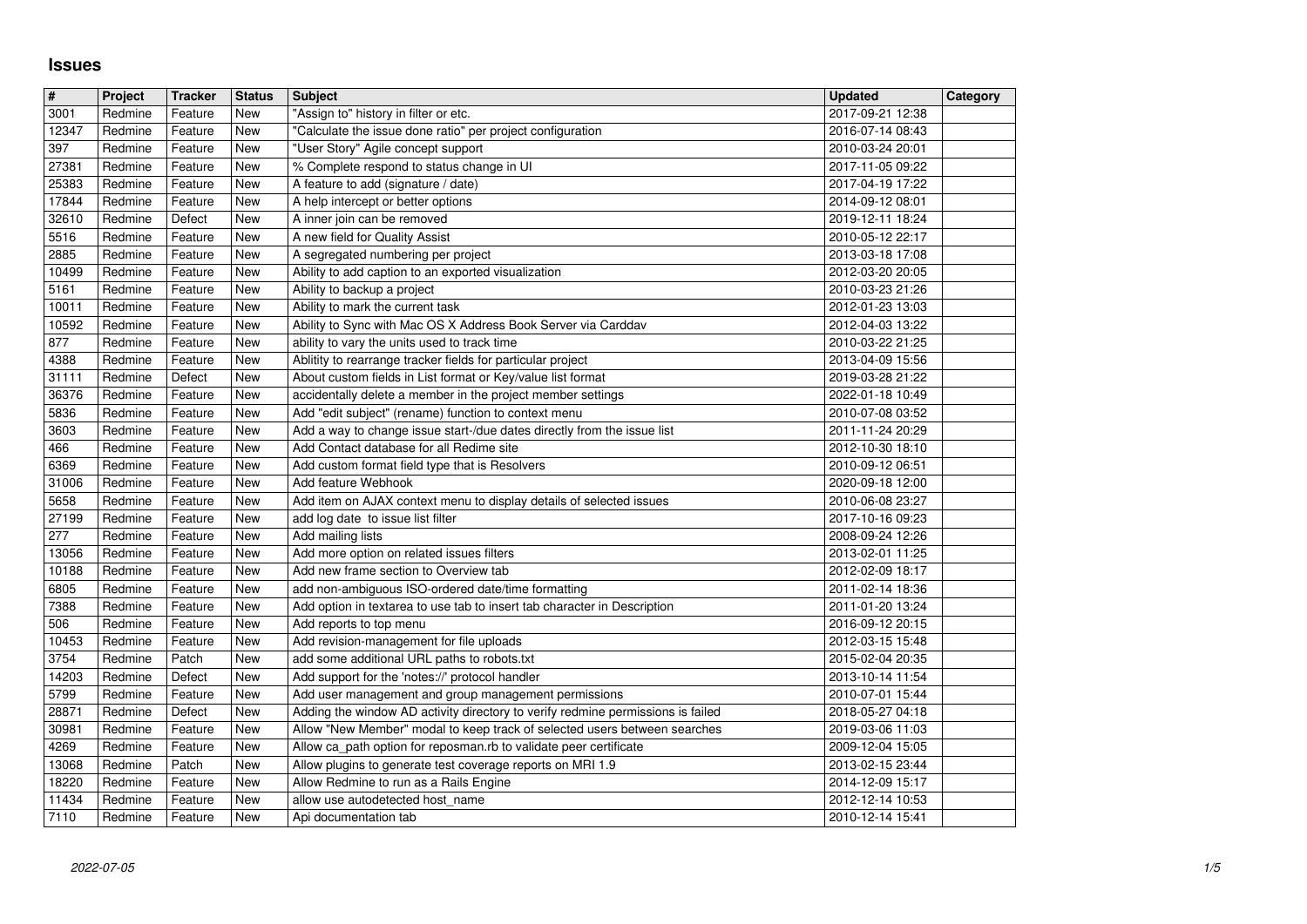| $\overline{\mathbf{H}}$   | Project            | <b>Tracker</b>     | <b>Status</b>     | <b>Subject</b>                                                                                                                                 | <b>Updated</b>                       | Category |
|---------------------------|--------------------|--------------------|-------------------|------------------------------------------------------------------------------------------------------------------------------------------------|--------------------------------------|----------|
| 23889<br>25010            | Redmine<br>Redmine | Feature<br>Feature | <b>New</b><br>New | Assign ticket (SCRUM bug, issue etc.) to multiple projects<br>Assign ticket to role instead of group                                           | 2016-09-22 09:00<br>2017-02-06 10:58 |          |
| 31710                     | Redmine            | Defect             | New               | Assigned on search issues not ordered by name                                                                                                  | 2019-07-11 20:43                     |          |
| 3963                      | Redmine            | Feature            | New               | Associate a hostname to a particular project                                                                                                   | 2009-10-11 12:06                     |          |
| 10589<br>14860            | Redmine<br>Redmine | Defect<br>Feature  | New<br><b>New</b> | Auto change my account by another one<br>Automatic local export .csv file                                                                      | 2012-04-09 12:00<br>2013-09-21 15:14 |          |
| 21958                     | Redmine            | Feature            | New               | Automatical reverse links to wiki/forums from issues                                                                                           | 2016-02-05 08:06                     |          |
| 31831<br>$\frac{1}{3513}$ | Redmine            | Defect             | New               | Back url parse in validation                                                                                                                   | 2019-08-01 10:49                     |          |
| 6058                      | Redmine<br>Redmine | Feature<br>Feature | New<br>New        | <b>Baseline Project</b><br>better sub project support                                                                                          | 2020-11-26 16:29<br>2011-01-18 20:48 |          |
| 1166                      | Redmine            | Feature            | New               | broadcast                                                                                                                                      | 2013-03-18 05:56                     |          |
| 7558<br>4516              | Redmine<br>Redmine | Feature<br>Feature | <b>New</b><br>New | Built-in critical data backup<br>Cache gravatars                                                                                               | 2011-02-06 02:49<br>2013-04-22 11:28 |          |
| 7204                      | Redmine            | Patch              | <b>New</b>        | Caching of public pages, requested from anonymous users (10x - 20x speed improvements)                                                         | 2011-01-10 00:49                     |          |
| 35749                     | Redmine            | Feature            | New               | Call                                                                                                                                           | 2021-08-12 09:42                     |          |
|                           |                    |                    |                   | Redmine::Hook.call_hook(:model_changeset_scan_commit_for_issue_ids_pre_issue_update)<br>not only in case of a fixed issue with 'fixes' keyword |                                      |          |
| 37165                     | Redmine            | Defect             | New               | Can not get anonymous user using User.find                                                                                                     | 2022-05-27 04:15                     |          |
| 13834                     | Redmine            | Feature            | New               | Can we change the jquery file with other versions                                                                                              | 2013-04-30 07:18                     |          |
| 33674<br>28807            | Redmine<br>Redmine | Feature<br>Defect  | New<br>New        | Cannot remove user from project when user is assigned to a group<br>Cannot search in a case-insensitive manner                                 | 2020-06-26 19:13<br>2018-05-28 04:39 |          |
| 553                       | Redmine            | Feature            | New               | Capistrano Recipes                                                                                                                             | 2016-09-12 20:18                     |          |
| 3048<br>5483              | Redmine<br>Redmine | Feature<br>Feature | New<br>New        | Central Wiki, FAQ, Documents, etc. for different Projects<br>Change subtask view                                                               | 2010-07-21 19:21<br>2011-04-03 11:17 |          |
| 10083                     | Redmine            | Feature            | New               | Change the color of resolved issue                                                                                                             | 2013-04-09 12:14                     |          |
| 35648                     | Redmine            | Patch              | New               | Changelog generator should allow merging two or more versions                                                                                  | 2021-08-01 10:15                     |          |
| 25141                     | Redmine            | Defect             | New               | Changing the scope and resetting the position of an acts_as_positioned object inserts it at the<br>one-before-last position                    | 2017-02-21 16:46                     |          |
| 23595                     | Redmine            | Feature            | New               | Check for Redmine new version                                                                                                                  | 2016-08-16 16:08                     |          |
| 26685                     | Redmine            | Patch              | <b>New</b>        | Check of child classes of all levels is added for Redmine::SubclassFactory::ClassMethods                                                       | 2017-08-14 17:01                     |          |
| 35732<br>36844            | Redmine<br>Redmine | Defect<br>Patch    | New<br>New        | Clean up and reorder Redmine Wiki<br>Cleanup orphaned query and role ids from habtm join table queries_roles                                   | 2021-12-16 09:47<br>2022-03-27 23:20 |          |
| 12804                     | Redmine            | Feature            | <b>New</b>        | Combine js and css into a single file, and use html5 async attribute                                                                           | 2013-01-11 00:18                     |          |
| 6213                      | Redmine            | Feature            | New               | Common acronym definition                                                                                                                      | 2010-08-25 17:28                     |          |
| 13533<br>946              | Redmine<br>Redmine | Feature<br>Feature | New<br>New        | Concept for controlling visibility of users<br>Configurable Per-Project Text on New Issue Screen                                               | 2015-02-26 12:46<br>2013-04-10 15:03 |          |
| 2579                      | Redmine            | Feature            | New               | Configure SSL schema for "private" actions.                                                                                                    | 2009-01-25 16:25                     |          |
| 37257                     | Redmine<br>Redmine | Defect             | New               | Conflict when update sub-project of                                                                                                            | 2022-06-16 16:30                     |          |
| 28243<br>6951             | Redmine            | Patch<br>Defect    | New<br>New        | Consistent interface for Principal.member_of and not_member_of<br>Context Menu Broken on Mac                                                   | 2018-02-25 20:46<br>2010-11-24 16:04 |          |
| 3031                      | Redmine            | Feature            | New               | context menu won't allow Assigned_To change cross projects                                                                                     | 2009-03-23 18:10                     |          |
| 6665<br>10450             | Redmine<br>Redmine | Feature<br>Defect  | New<br>New        | Copy member settings between project<br>Copy project Issues not working                                                                        | 2010-10-14 14:42<br>2013-07-16 21:57 |          |
|                           |                    |                    |                   |                                                                                                                                                |                                      |          |
|                           |                    |                    |                   |                                                                                                                                                |                                      |          |
|                           |                    |                    |                   |                                                                                                                                                |                                      |          |
|                           |                    |                    |                   |                                                                                                                                                |                                      |          |
|                           |                    |                    |                   |                                                                                                                                                |                                      |          |
|                           |                    |                    |                   |                                                                                                                                                |                                      |          |
|                           |                    |                    |                   |                                                                                                                                                |                                      |          |
|                           |                    |                    |                   |                                                                                                                                                |                                      |          |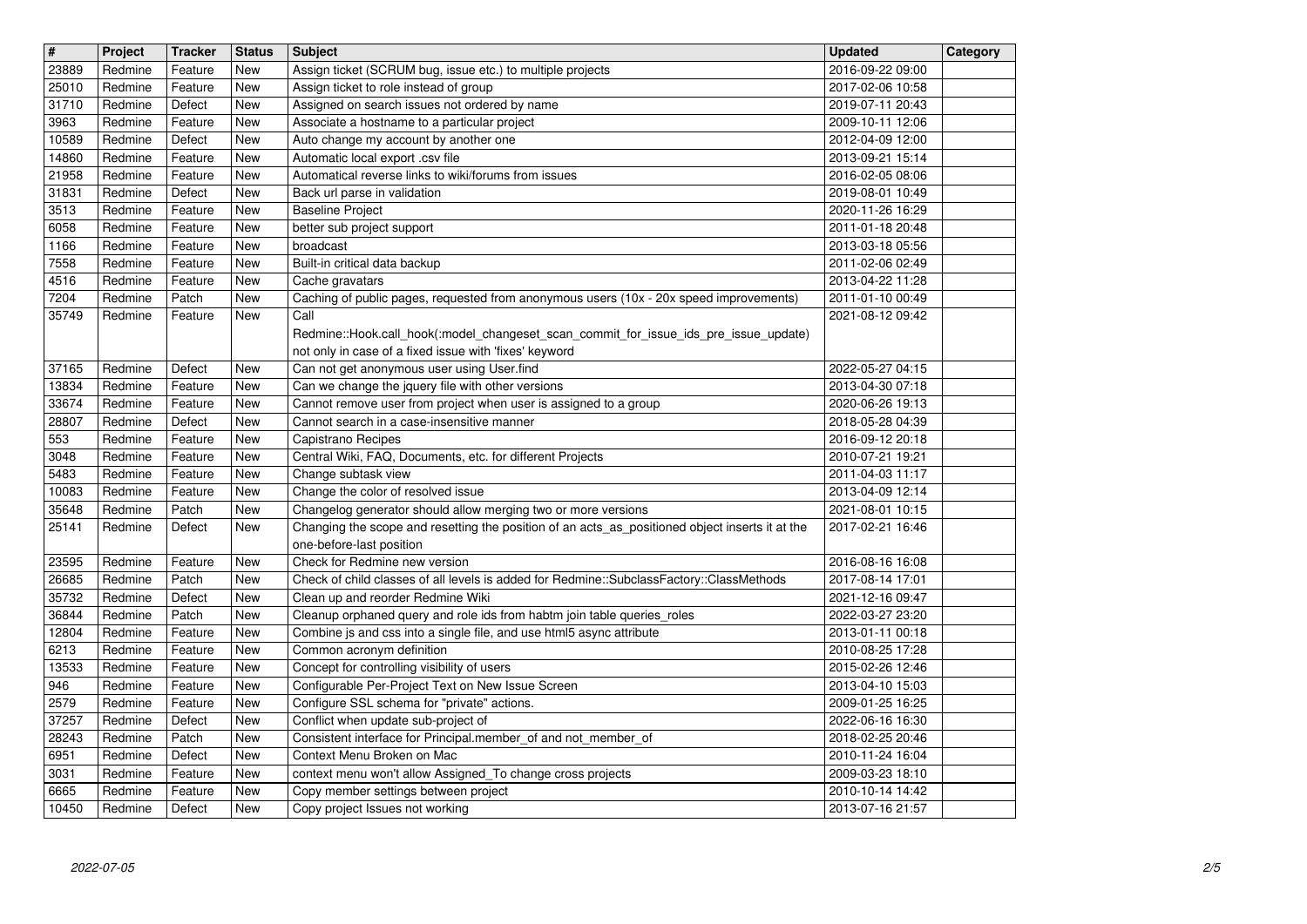| $\overline{\boldsymbol{H}}$ | Project            | <b>Tracker</b>     | <b>Status</b>     | <b>Subject</b>                                                                                                              | <b>Updated</b><br>2022-01-27 21:08   | Category |
|-----------------------------|--------------------|--------------------|-------------------|-----------------------------------------------------------------------------------------------------------------------------|--------------------------------------|----------|
| 35382<br>31755              | Redmine<br>Redmine | Defect<br>Defect   | New<br>New        | Copy Project Tracker and Tasks and relations<br>Couldn't download Redmine by curl in Debian buster                          | 2019-07-22 09:40                     |          |
| 29511<br>36176              | Redmine<br>Redmine | Defect<br>Feature  | New<br>New        | cpu 100%<br>Create automatic subtasks                                                                                       | 2018-09-06 09:47<br>2021-11-09 12:35 |          |
| 683                         | Redmine            | Feature            | New               | Cross project reporting                                                                                                     | 2012-10-27 23:04                     |          |
| 12966<br>3895               | Redmine<br>Redmine | Feature<br>Feature | New<br>New        | <b>Cross-connection of Modules</b><br>CSS class "selected" should be assigned to selected items in the top-menu             | 2013-01-24 11:05<br>2011-04-09 18:54 |          |
| 8657                        | Redmine            | Defect             | New               | CSV export fails when issue has too much text                                                                               | 2011-06-21 14:24                     |          |
| 24477<br>5017               | Redmine<br>Redmine | Feature<br>Feature | New<br>New        | CSV export feature for thousand of issues<br>Custom columns on Admin/Users page                                             | 2016-11-28 19:50<br>2010-03-09 16:42 |          |
| 13334                       | Redmine            | Feature            | New               | Custom Fields mod, before commit to db                                                                                      | 2013-03-01 19:16                     |          |
| 7151<br>21783               | Redmine<br>Redmine | Defect<br>Feature  | <b>New</b><br>New | Custom Queries are not working when copied between projects                                                                 | 2011-01-07 05:35<br>2016-01-22 07:01 |          |
| 3077                        | Redmine            | Feature            | New               | Custom reports from SQL query<br>Customer Feedback System                                                                   | 2013-03-18 20:51                     |          |
| 12161<br>3197               | Redmine<br>Redmine | Defect<br>Feature  | New<br>New        | Cyclic recursion redirects<br>DateStatusChanged                                                                             | 2013-10-17 16:30<br>2013-03-18 15:20 |          |
| 9138                        | Redmine            | Defect             | New               | db:encrypt used "can't convert nil into String" "undefined method `destroy' for {}:Hash"                                    | 2011-08-29 10:39                     |          |
| 17689<br>2613               | Redmine<br>Redmine | Feature<br>Feature | New<br>New        | De-List or cleraly mark commercial plugins<br>Define working steps/packages for tickets                                     | 2014-08-28 11:06<br>2009-02-05 11:11 |          |
| 3529                        | Redmine            | Feature            | New               | Deleting a tracker does not allow you to reassign issues to a different tracker                                             | 2013-03-27 05:03                     |          |
| 513<br>978                  | Redmine<br>Redmine | Feature<br>Feature | <b>New</b><br>New | Different behavior for deployments or users with only one project<br>Different trackers on different projects?              | 2010-06-18 23:29<br>2013-03-26 16:00 |          |
| 32312                       | Redmine            | Feature            | New               | Disable auto selecting in top right Project filter                                                                          | 2019-10-21 09:53                     |          |
| 35920<br>2181               | Redmine<br>Redmine | Feature<br>Feature | New<br>New        | Display caption of "Group by column" on the grouped issues list<br>Display more statistics about a user on the account page | 2022-04-12 08:03<br>2013-02-18 04:33 |          |
| 12944                       | Redmine            | Feature            | New               | Displaying users by Groups                                                                                                  | 2013-01-23 09:29                     |          |
| 32558<br>32612              | Redmine<br>Redmine | Defect<br>Defect   | New<br>New        | Distinct can be removed<br>Distinct can be removed due to unique constraint in database                                     | 2019-12-06 04:07<br>2019-12-11 18:31 |          |
| 31908                       | Redmine            | Feature            | New               | Do not load all projects in project jump box                                                                                | 2019-08-15 22:07                     |          |
| 5078<br>3487                | Redmine<br>Redmine | Feature<br>Feature | <b>New</b><br>New | Documental Repository vía JCR<br>Downloadable files on another host                                                         | 2010-03-15 09:57<br>2013-03-18 15:31 |          |
| 6366                        | Redmine            | Feature            | New               | Due date on an issue should follow the associated release due date if it exists                                             | 2010-09-14 11:33                     |          |
| 36183                       | Redmine            | Feature            | New               | Dynamic decimal separator, according to country setting                                                                     | 2021-11-11 11:37                     |          |
| 28008<br>11848              | Redmine<br>Redmine | Feature<br>Feature | New<br>New        | Easier way to put a hyperlink to a network folder in the comments<br>Email in group                                         | 2018-01-17 21:01<br>2012-10-10 08:35 |          |
| 34176                       | Redmine            | Defect             | New               | Empty page reponses on Redmine 3.4.5.stable                                                                                 | 2020-10-27 18:10                     |          |
| 12766<br>10307              | Redmine<br>Redmine | Feature<br>Feature | New<br>New        | Enable arrays and watcher in query column_content<br>Enable tracking of external bugs                                       | 2013-01-08 14:36<br>2012-02-23 14:14 |          |
| 18342                       | Redmine            | Feature            | New               | Enhanced issue filter                                                                                                       | 2015-04-10 20:21                     |          |
| 14322<br>10573              | Redmine<br>Redmine | Feature<br>Feature | New<br>New        | Excel Export as XML (instead of csv) to support export of fields containing NewLines<br>Excel2Wiki                          | 2013-06-29 08:44<br>2012-03-30 14:59 |          |
| 17743<br>20547              | Redmine<br>Redmine | Feature<br>Defect  | New<br>New        | Export a project as static HTML<br>Exporting CSV with multiple tabs open can export wrong view                              | 2022-01-27 11:47<br>2015-08-17 15:47 |          |
|                             |                    |                    |                   |                                                                                                                             |                                      |          |
|                             |                    |                    |                   |                                                                                                                             |                                      |          |
|                             |                    |                    |                   |                                                                                                                             |                                      |          |
|                             |                    |                    |                   |                                                                                                                             |                                      |          |
|                             |                    |                    |                   |                                                                                                                             |                                      |          |
|                             |                    |                    |                   |                                                                                                                             |                                      |          |
|                             |                    |                    |                   |                                                                                                                             |                                      |          |
|                             |                    |                    |                   |                                                                                                                             |                                      |          |
|                             |                    |                    |                   |                                                                                                                             |                                      |          |
|                             |                    |                    |                   |                                                                                                                             |                                      |          |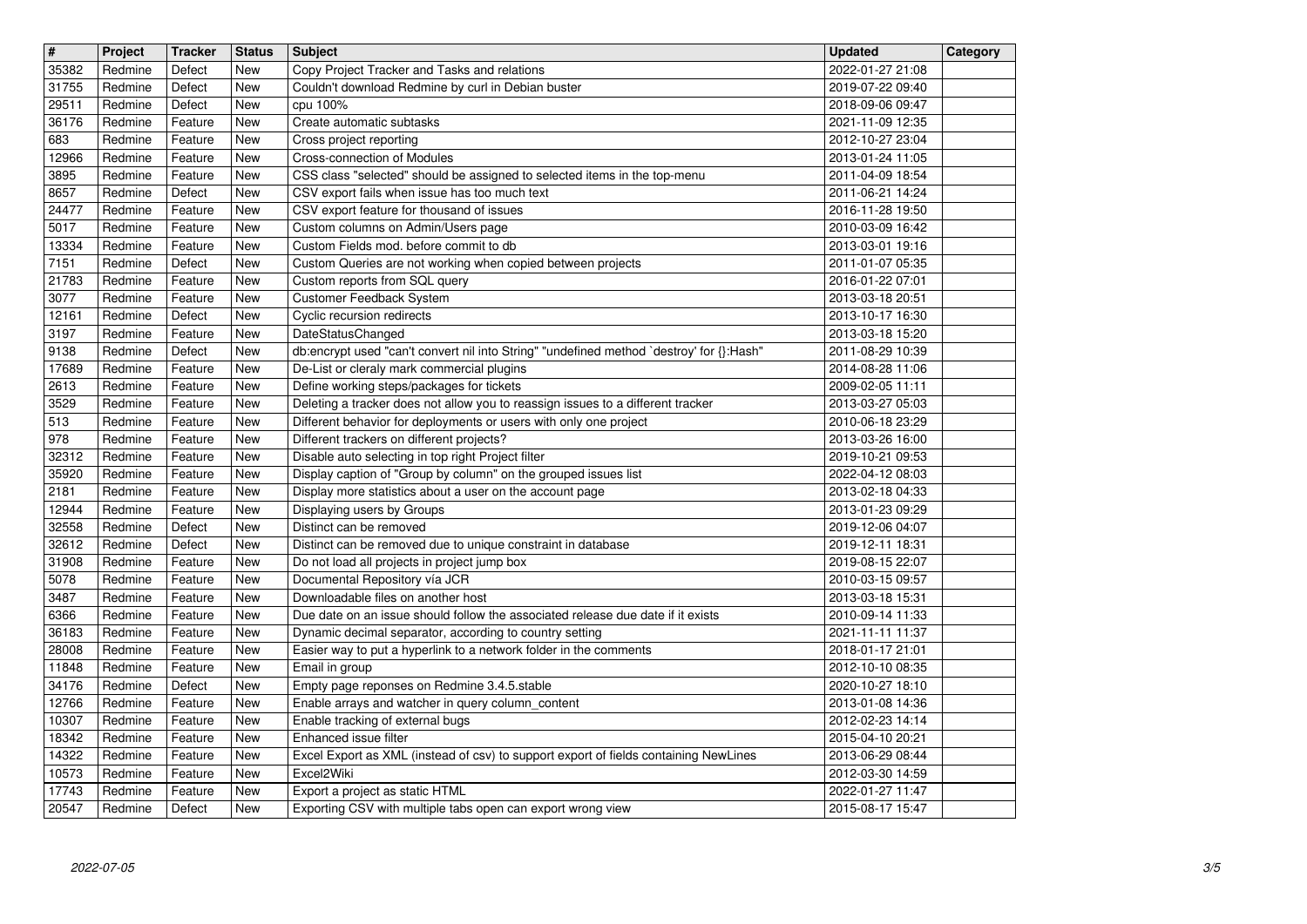| $\sqrt{t}$    | Project            | <b>Tracker</b>     | <b>Status</b> | <b>Subject</b>                                                                                                                      | <b>Updated</b>                       | Category |
|---------------|--------------------|--------------------|---------------|-------------------------------------------------------------------------------------------------------------------------------------|--------------------------------------|----------|
| 1982          | Redmine            | Feature            | New           | Extend homepage with forums and admin pages                                                                                         | 2013-04-10 18:01                     |          |
| 5428          | Redmine            | Feature            | <b>New</b>    | <b>Featured Files</b>                                                                                                               | 2010-05-03 09:33                     |          |
| 3090          | Redmine            | Feature            | New           | field "Assigned to" with roles                                                                                                      | 2013-03-18 16:50                     |          |
| 3788<br>6380  | Redmine<br>Redmine | Feature<br>Feature | New<br>New    | Fields with dropdowns should not show if there are no values<br>filter in report                                                    | 2009-08-27 19:48<br>2010-09-13 14:32 |          |
| 12669         | Redmine            | Defect             | New           | Filter preset does not save "projects" filter settings                                                                              | 2012-12-23 15:57                     |          |
| 7357          | Redmine            | Defect             | New           | Filter with all Projects included                                                                                                   | 2013-04-13 09:26                     |          |
| 13635         | Redmine            | Feature            | New           | Filtering issues by comparing two custom fields against each other                                                                  | 2013-04-01 09:57                     |          |
| 11657         | Redmine            | Defect             | New           | Filters not save for a custom query                                                                                                 | 2012-10-04 16:39                     |          |
| 31381         | Redmine            | Feature            | New           | Find change status of issues at custom query                                                                                        | 2019-05-19 16:53                     |          |
| 5825          | Redmine            | Feature            | New           | Fine grained permissions - per project                                                                                              | 2010-07-06 15:21                     |          |
| 6808<br>19629 | Redmine            | Feature            | New<br>New    | first class citizenry for all types of fields in Redmine                                                                            | 2010-11-02 19:31                     |          |
| 3103          | Redmine<br>Redmine | Feature<br>Feature | New           | Flags in Issue list<br>function suggestion about open area of information                                                           | 2015-04-15 12:25<br>2009-04-02 07:45 |          |
| 36260         | Redmine            | Defect             | <b>New</b>    | Gantt error                                                                                                                         | 2021-11-30 11:55                     |          |
| 31449         | Redmine            | Feature            | New           | Generate issue graphics                                                                                                             | 2019-05-31 00:11                     |          |
| 37048         | Redmine            | Defect             | New           | generate redmine_plugin_is broken for Redmine 5                                                                                     | 2022-05-24 10:41                     |          |
| 6059          | Redmine            | Feature            | New           | Global links                                                                                                                        | 2011-01-18 20:49                     |          |
| 13524         | Redmine            | Feature            | New           | Graphic selection for main header through settings page                                                                             | 2013-03-20 18:42                     |          |
| 373<br>2448   | Redmine<br>Redmine | Feature            | New<br>New    | Graphical slider for setting "% Done" field<br>Graphviz of ticket dependencies (with example)                                       | 2013-01-15 11:04<br>2016-11-30 14:00 |          |
| 2646          | Redmine            | Feature<br>Feature | New           | Having a dynamic sitemaps file for search robots scanning                                                                           | 2010-09-26 13:46                     |          |
| 10058         | Redmine            | Feature            | New           | Hide list of members                                                                                                                | 2012-01-26 12:45                     |          |
| 3702          | Redmine            | Feature            | New           | History tickets                                                                                                                     | 2013-03-18 16:58                     |          |
| 5955          | Redmine            | Feature            | New           | Hooks should provide all controller instance variables by default                                                                   | 2010-07-27 06:44                     |          |
| 31291         | Redmine            | Feature            | New           | how i can calcute custom field under subproject                                                                                     | 2019-05-03 02:19                     |          |
| 7109          | Redmine            | Feature            | New           | how to assign role for user while registering?                                                                                      | 2010-12-14 19:50                     |          |
| 14392         | Redmine            | Feature            | New           | html5 desktop notification for (watched) events if logged in                                                                        | 2013-07-09 04:16                     |          |
| 10271         | Redmine            | Feature            | New           | HTML5 Offline support                                                                                                               | 2012-02-18 13:52                     |          |
| 2951<br>421   | Redmine<br>Redmine | Feature<br>Feature | New<br>New    | I would like to see Summery filtered on Versions<br>Impersonate user feature                                                        | 2009-03-13 12:18<br>2017-03-10 13:53 |          |
| 26847         | Redmine            | Feature            | New           | implement an upgrade script                                                                                                         | 2017-09-06 22:32                     |          |
| 33718         | Redmine            | Feature            | New           | Import abilities, provided by obsoleted plugins                                                                                     | 2020-07-10 11:19                     |          |
| 9133          | Redmine            | Feature            | <b>New</b>    | improve error message about missing priority field                                                                                  | 2011-08-29 19:39                     |          |
| 27693         | Redmine            | Defect             | New           | In queries, operator "Any" should be "Not empty"                                                                                    | 2017-12-27 17:07                     |          |
| 426           | Redmine            | Feature            | New           | In Reports, simple Show Estimated Time/Hours assigned to Each USER                                                                  | 2009-05-20 00:23                     |          |
| 4588          | Redmine            | Defect             | New           | In status form of version view, link to issues results limited.                                                                     | 2010-01-15 02:11                     |          |
| 6671          | Redmine            | Defect             | <b>New</b>    | In version detail page of a project that has sub-projects when you click on a category of a                                         | 2010-10-14 13:43                     |          |
| 33211         | Redmine            | Patch              | New           | sub-project it opens a wrong page<br>Include block columns (ex: Description, Last notes) in CSV export when option "All columns" is | 2021-03-28 19:53                     |          |
|               |                    |                    |               | selected                                                                                                                            |                                      |          |
| 7972          | Redmine            | Feature            | New           | Include SSL configuration in default setup procedure                                                                                | 2011-03-23 18:54                     |          |
| 36702         | Redmine            | Feature            | New           | Inline autocomplete for versions                                                                                                    | 2022-02-25 09:06                     |          |
|               |                    |                    |               |                                                                                                                                     |                                      |          |
|               |                    |                    |               |                                                                                                                                     |                                      |          |
|               |                    |                    |               |                                                                                                                                     |                                      |          |
|               |                    |                    |               |                                                                                                                                     |                                      |          |
|               |                    |                    |               |                                                                                                                                     |                                      |          |
|               |                    |                    |               |                                                                                                                                     |                                      |          |
|               |                    |                    |               |                                                                                                                                     |                                      |          |
|               |                    |                    |               |                                                                                                                                     |                                      |          |
|               |                    |                    |               |                                                                                                                                     |                                      |          |
|               |                    |                    |               |                                                                                                                                     |                                      |          |
|               |                    |                    |               |                                                                                                                                     |                                      |          |
|               |                    |                    |               |                                                                                                                                     |                                      |          |
|               |                    |                    |               |                                                                                                                                     |                                      |          |